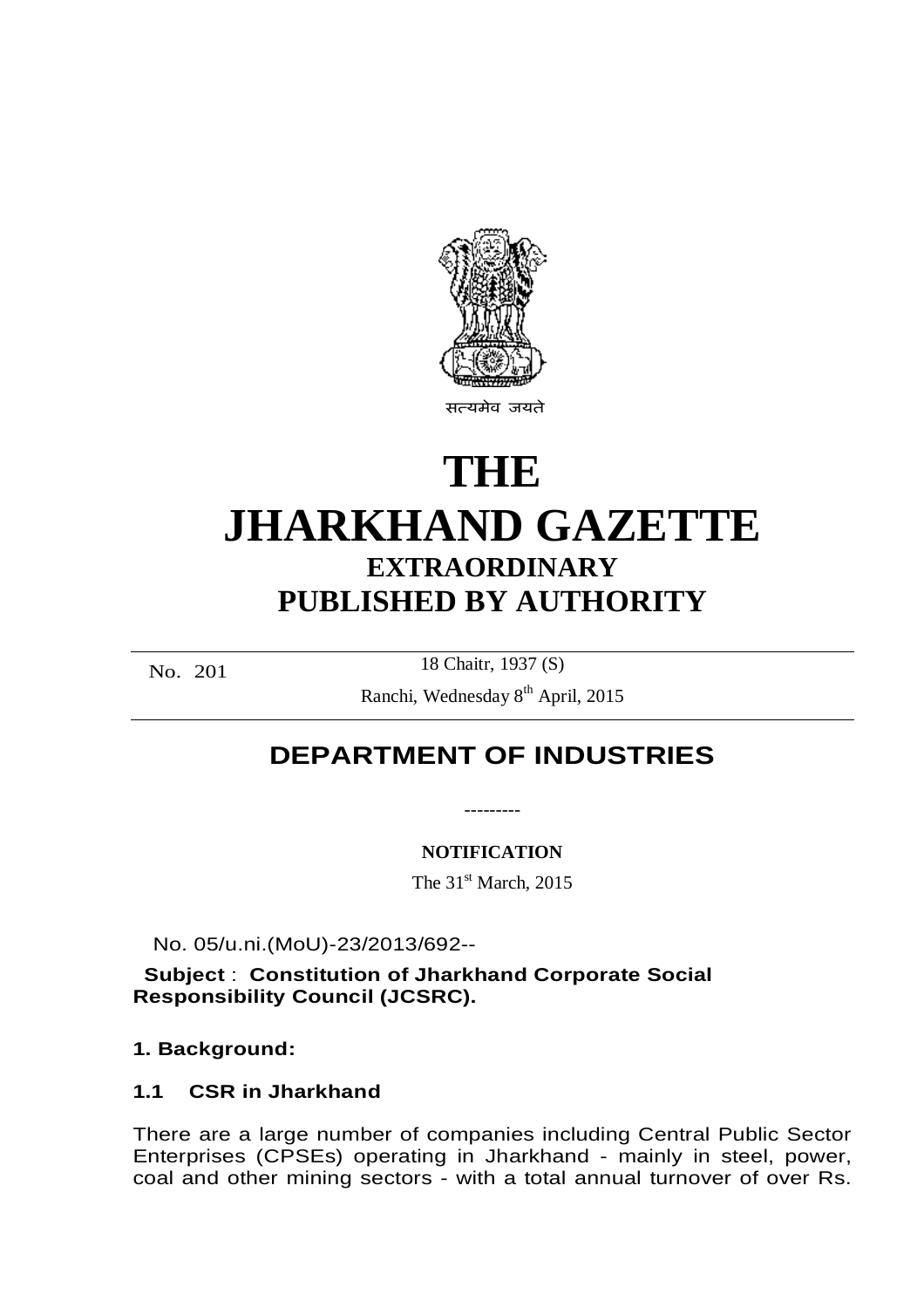60,000 crore in 2013. This amount is about one-third of the net state domestic product of Jharkhand in 2013<sup>1</sup>.

Total annual Corporate Social Responsibility (CSR) budget in India is estimated at Rs  $20,000$ -25,000<sup>2</sup> crore in  $2014$ . Considering that the share of Jharkhand in the total CSR budget would be about 3-4%, the CSR funds of Jharkhand companies are estimated to be at Rs 600-800 crore per year.

Jharkhand state government recognizes good CSR work done by many companies, especially CPSEs and some big private sector companies in the state. Besides, there are non-companies like charitable trusts/societies and also high value individuals who invest in CSR in the state. These companies have been doing CSR activities, even before the mandatory provisions on CSR incorporated in the Companies Act

## **1.2 Why CSR Council**

It is felt that a body at the highest level of government in Jharkhand is needed on CSR to:

 *Channelize* CSR activities of Companies, for facilitating comprehensive development of the village/gram panchayats in Jharkhand with clear outcomes/results by dovetailing/synergizing.

 *Ensure* that CSR amount as per the Companies Act - calculated on the basis of annual turnover and net profit of the Companies operating in Jharkhand - is fully invested in Jharkhand itself.

 *Advice* Companies to take up select/specific interventions under CSR as suggested in **Annex 1** in the geographical areas of the companies operation, as well as in the backward areas outside the areas of companies operation. As per Guidelines of the Government of India, Central Public Sector Enterprises (CPSEs) are expected to invest CSR funds in BRGF districts and consult the state government on government's priorities and area specific needs.

*Monitor* and review CSR activities of the Companies.

 *Ensure* the government departments at the state and the district administration are kept fully informed by Companies about the CSR activities.

 *Ensure* that Companies take up activities to fill the critical gaps and strengthen government schemes/ programs and not duplicate activities (as far as possible).

 *Channelize* CSR funds to improve services in the most marginalized communities like PTGs in the state.

## **1.3 Jharkhand CSR Council**

It is proposed to set a CSR Council in Jharkhand to channelize CSR activities of Companies for overall development of the state.

 $\overline{a}$ <sup>1</sup> Economic Survey 2013-14

<sup>&</sup>lt;sup>2</sup>Newspaper reports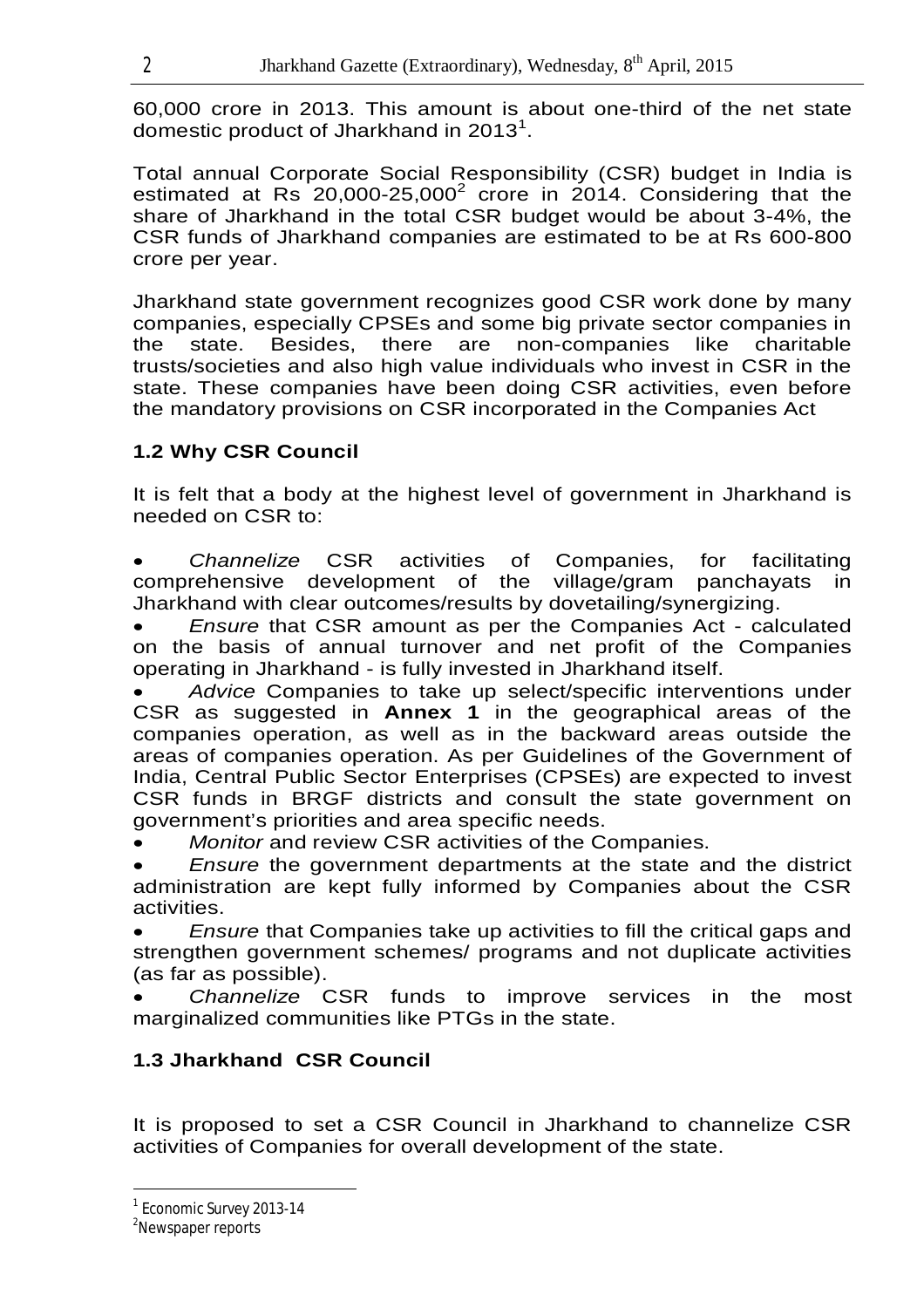## **1.4 CSR amount**

With the new Companies Act 2013, it has now become mandatory for the companies to invest in CSR activities. As per section 135 of the Act (**Annex- 2**), every company with net worth of Rs 500 crore or more, or turnover of Rs 1000 crore or more, or net profit of Rs 5 crore or more during a financial year, is expected to spend 2% of the net profit on CSR activities.

As per para 1.5.1 of the "Guidelines on CSR and sustainability" issued by the Department of Public Enterprises of Government of India for CPSEs in April 2013 (**Annex- 3**), CPSEs with profit after tax (PAT) of less than Rs 100 crore should allocate 3-4% of PAT for CSR activities, 2-3% of PAT for CPSEs with PAT of Rs100-500 crore and 1-2% of PAT for CPSs with PAT of Rs 500 crore and above (Para 1.5.1 of the Guidelines).

The Ministry of Corporate Affairs, Government of India has issued the CSR Rules, 2014 (**Annex- 4**) to guide the companies on CSR activities as per section 135 and schedule VII.

## **1.5 Activities identified under CSR**

What constitutes CSR activities is listed in Schedule VII of the Companies Act (as amended on 27 February 2014). It has identified 10 broad areas for CSR programs. These are:

1. eradicating hunger, poverty and malnutrition, promoting preventive health care and sanitation and making available safe drinking water;

2. promoting education, including special education and employment enhancing vocation skills especially among children, women, elderly, and the differently abled and livelihood enhancement projects;

3. promoting gender equality, empowering women, setting up homes and hostels for women and orphans; setting up old age homes, day care centres and such other facilities for senior citizens and measures for reducing inequalities faced by socially and economically backward groups;

4. ensuring environmental sustainability, ecological balance, protection of flora and fauna, animal welfare, agroforestry, conservation of natural resources and maintaining quality of soil, air and water;

5. protection of national heritage, art and culture including restoration of buildings and sites of historical importance and works of art; setting up public libraries; promotion and development of traditional arts and handicrafts;

6. measures for the benefit of armed forces veterans, war widows and their dependents;

7. training to promote rural sports, nationally recognized sports, paralympic sports and Olympic sports;

8. contribution to the PMs National Relief Fund or any other fund set up by the Central Government for socio-economic development and relief and welfare of the Scheduled Castes, the Scheduled Tribes, other backward classes, minorities and women;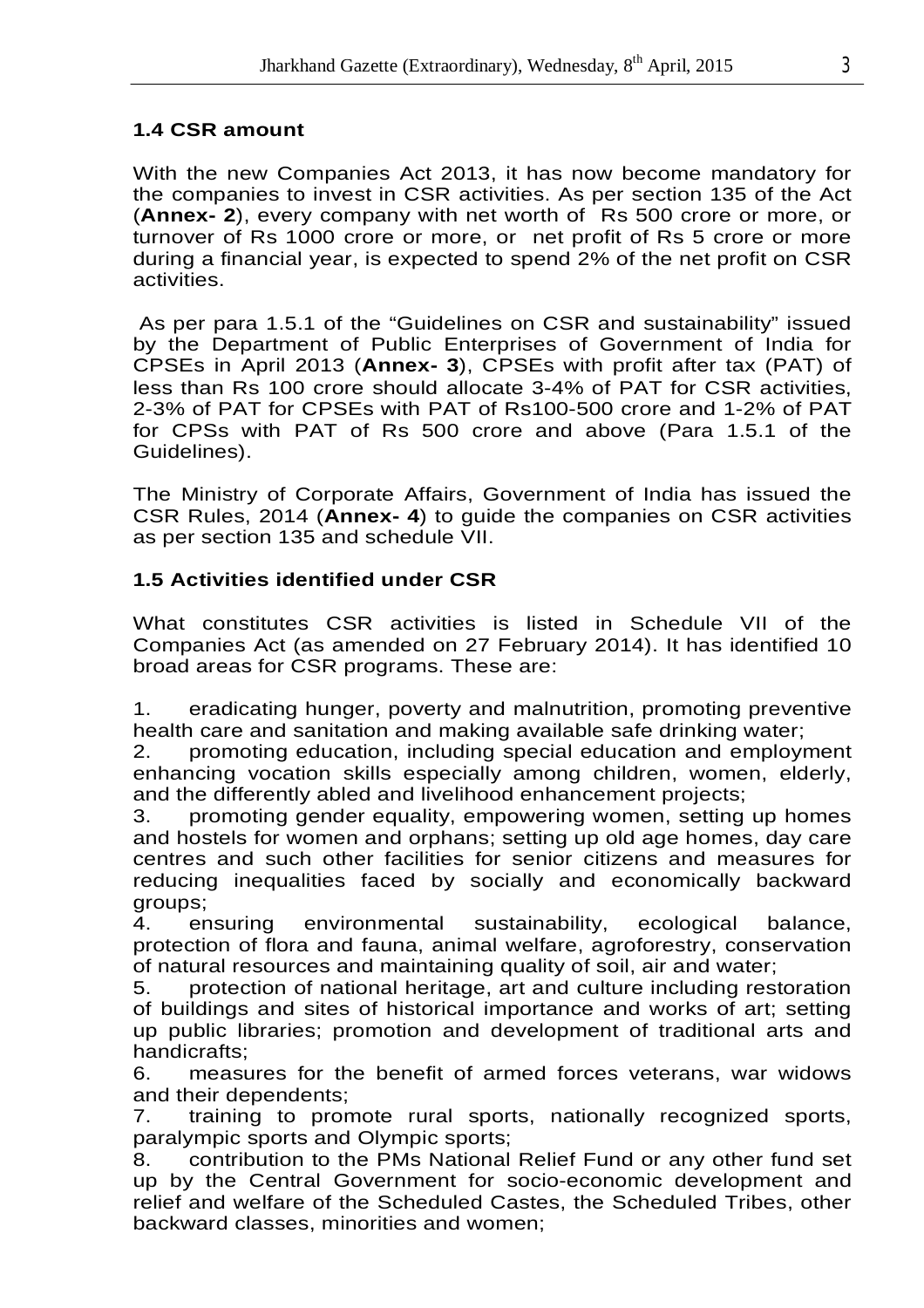9. contributions or funds provided to technology incubators located within academic institutions which are approved by the Central Government;

10. rural development projects.

The areas identified in items 1 to 4 in the Schedule-VII of the Companies Act are the same as the 8 goals of the Millennium Development Goals of the United Nations. Therefore, the focus of the CSR activities of companies in the state would be to achieve the MDG by helping improvethe indicators on health, nutrition, education, women empowerment, water, sanitation and hygiene, and enhance the livelihood and income earning capacity of the people in Jharkhand.

Investment of CSR funds in these 10 areas will improve the 'human capability' (quality of human capital) of the people in the project areas which in turn will help in improved productivity and production. It will also help to build the image and credibility of the Corporates.

## **2. Objectives of CSR Council:**

The overarching objective of the CSR Council is to ensure that the CSR funds are effectively and fully used for the overall development of the state, with clear outcomes and outputs.

Other objectives are to:

 *Channelize* CSR funds for the development of Jharkhand, for making the state swasth, swatch, shikshit and vikasit*.*

 *Channelize* CSR funds in the most backward areas and for the most marginalized communities in the state

 *Advise companies on utilization of CSR funds and on CSR activities*: CSR funds are to be used a) on the priority areas of the state government; b) in areas to supplement the government programmes; c) to fill gaps in the government program; d) based on annual CSR work plan of companies which have a convergence with the state government on activities to be undertaken.

*Formulate policies and guidelines relating to CSR*

 *Monitor* CSR activitiesand CSR fund: State government will monitorthe use of CSR funds to ensure that they are a) fully utilized within the state, b) effectively utilized to achieve results; and c) invested in backward areas.

## **3. Structure of the Council**

The CSR Council will have: a) Governing Body at state level, b) Executive Committee, c) District CSR Committee in districts and d) CSR Secretariat.

## *4. CSR Governing Body*

The main functions of the Governing Bodyat the state level are to advise, monitor and guide on CSR activities in Jharkhand and formulate policies and strategies on CSR.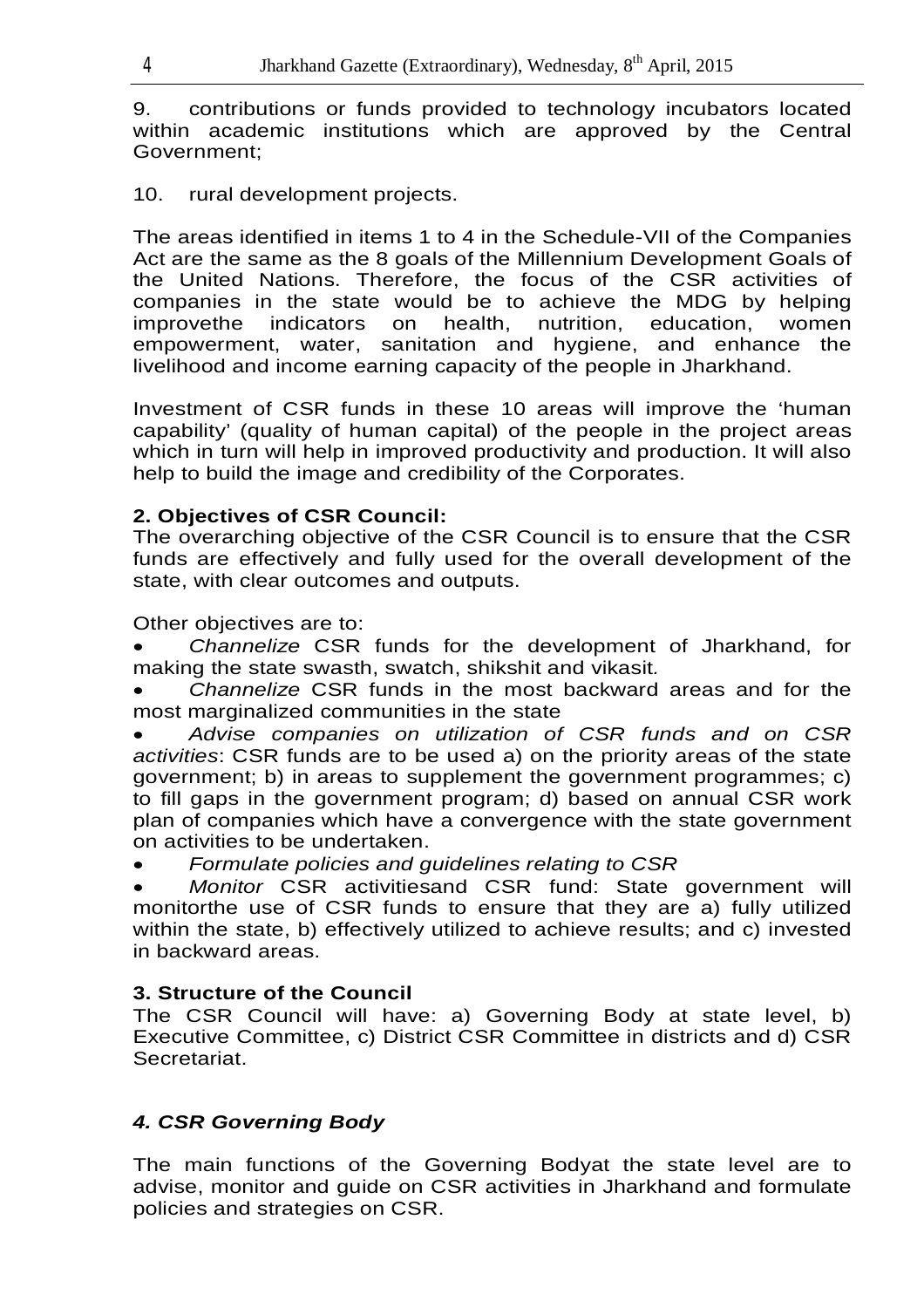## *4.1 Constitution of CSR Governing Body*

The constitution of CSR Governing Bodywill be as follows*:* 

| <b>Chief Minister of Jharkhand</b>       | Chairperson  |  |  |
|------------------------------------------|--------------|--|--|
| <b>Chief Secretary</b>                   | Member       |  |  |
| Secretary, Industry                      | Member       |  |  |
| Secretary, Department of Women & Child   | Member       |  |  |
| Development                              |              |  |  |
| Secretary, Department of Health & Family | Member       |  |  |
| Welfare                                  |              |  |  |
| Secretary, HRD                           | Member       |  |  |
| Secretary, Drinking Water & Sanitation   | Member       |  |  |
| Secretary, Planning & Development        | Member       |  |  |
| Secretary, Rural Development             | Member       |  |  |
| Secretary, Welfare                       | Member       |  |  |
| Secretary, Sports, youth affairs<br>and  | Member       |  |  |
| culture                                  |              |  |  |
| Secretary, Forest & Environment          | Member       |  |  |
| Project Director, Skill Development      | Member       |  |  |
| Regional head, State Lead Bank           | Member       |  |  |
| Chairperson,<br>Jharkhand<br>CII         | Member       |  |  |
| Chapter/FICCI/ASSOCHAM/JCCI              |              |  |  |
| <b>Chief, UNICEF State Office</b>        | Member       |  |  |
| Director, Industry                       | Member       |  |  |
|                                          | Secretary    |  |  |
| Representative of 5<br>private<br>sector | Nominated by |  |  |
| companies &5 CPSE /State PSUs            | state        |  |  |
|                                          | government   |  |  |

The Governing Body can extend a special invite to representatives from other departments and companies/CPSEs/State PSUs as required.

The Governing Body will meet twice in a year or as required.

## *4.2 The Functions of CSR Governing Body*

The main functions of the Governing Body at the State are:

 Review the annual CSR expenditure of Companies in Jharkhand, based on the CSR Report of the Companies, as per Section 8 of the CSR Rules, 2014.

 Advise the companies on the CSR activities and suggest them to take up interventions as per **Annex-1.**

 Honour companies for outstanding CSR work at state and district level.

## **5. Executive committee**

There will be an Executive Committee at state level chaired by the Secretary, Industries. It will meet quarterly or as required. The Executive Committee will report to the Governing Body.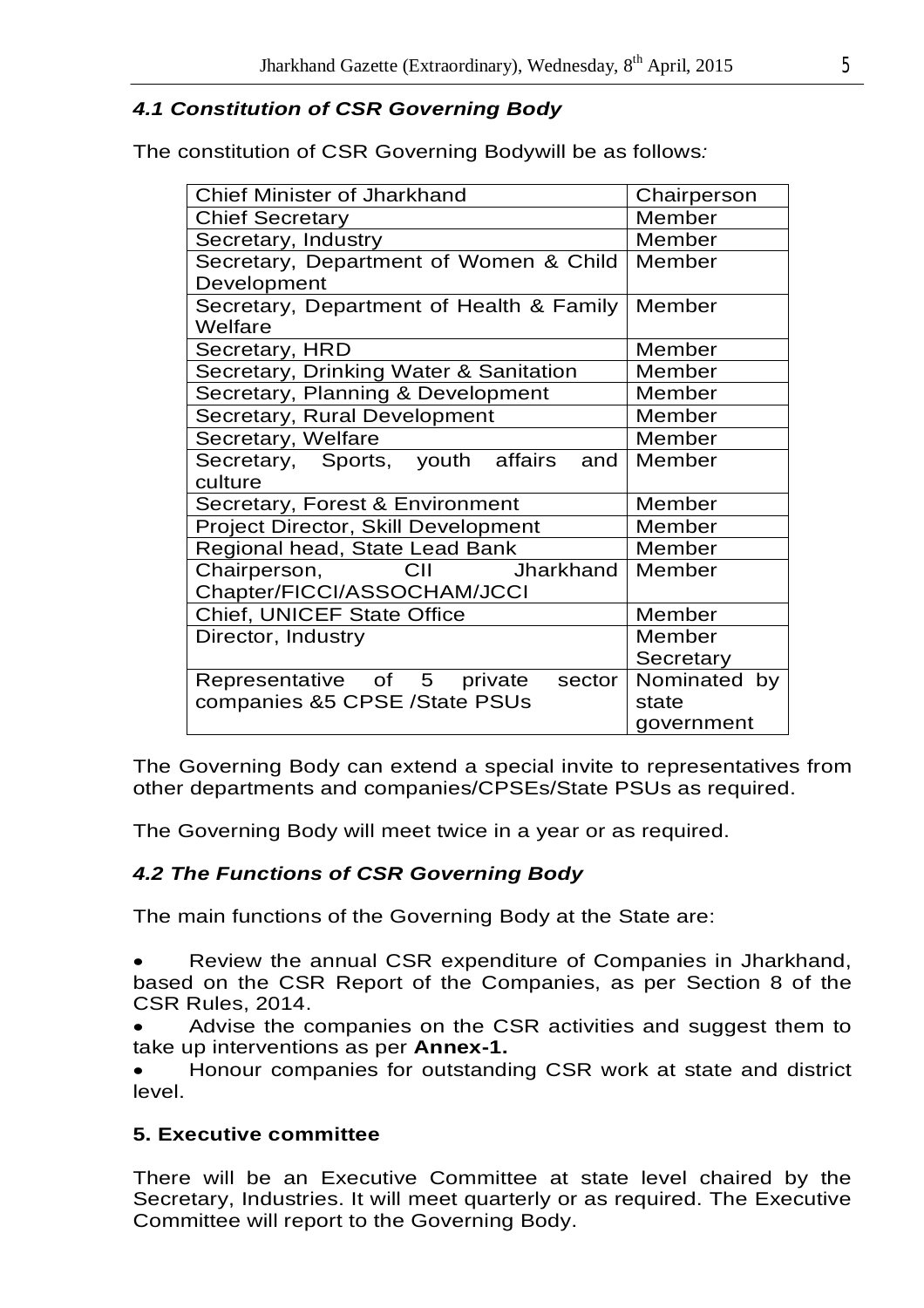## *5.1 Constitution of the Executive Committee will be as follows:*

| Secretary, Department of Industry        | Chairperson           |
|------------------------------------------|-----------------------|
| Director, Department of Industry         | Member                |
|                                          | Secretary             |
| <b>Chief, UNICEF State Office</b>        | Member                |
| Representatives of<br>private            | sector   Member $(3)$ |
| companies                                |                       |
| Representatives of CPSEs/State PSUs      | Member(3)             |
| Representatives of Industry Associations | Member (2)            |

## *5.2 Functions of the Executive Committee*

The Executive Committee will be assisted by the Secretariat.

• Review annual work plan of CSR activities in the state – with outlay, specific activities/interventions, outcomes, outputs and outlay, specific activities/interventions, outcomes, outputs and geographical area - based on the annual CSR work plan submitted by each company in the beginning of the year, as per Section-6 of the CSR Rules, 2014.

 Approve model CSR plan for model village/gram panchayat, that could be taken by companies under CSR

 Monitor/review progress of the CSR activities of the companies regularly as per the state annual work plan

 Engage with companies, business bodies like CII, FICCI, ASSOCHAM& Chamber of Commerce on issues relating to CSR.

Formulate guidelines on issues relating to CSR

## **6. District CSR Committee**

There will be District CSR Committee at district, chaired by DC. It will meet twice in a year or as required. It will report to the Executive Committee.

## *6.1 Constitution of the District CSR Committee will be as follows:*

| <b>Deputy Commissioner (DC)</b>                     | Chairperson         |
|-----------------------------------------------------|---------------------|
| <b>DDC</b>                                          | Member              |
| Civil Surgeon (CS)                                  | Member              |
| <b>Officer</b><br><b>District</b><br>Social Welfare | Member              |
| (DSWO)                                              |                     |
| District Superintendent of Education   Member       |                     |
| (DSE)                                               |                     |
| <b>Executive Engineer, DW&amp;S</b>                 | Member              |
| District Planning Officer (DPO)                     | Member              |
| <b>District Welfare Officer</b>                     | Member              |
| of<br>Representative of Chamber                     | Member              |
| Commerce                                            |                     |
| Representatives<br>- 5<br>major<br>of               | Member<br>be<br>(To |
| companies in the district                           | nominated by DC)    |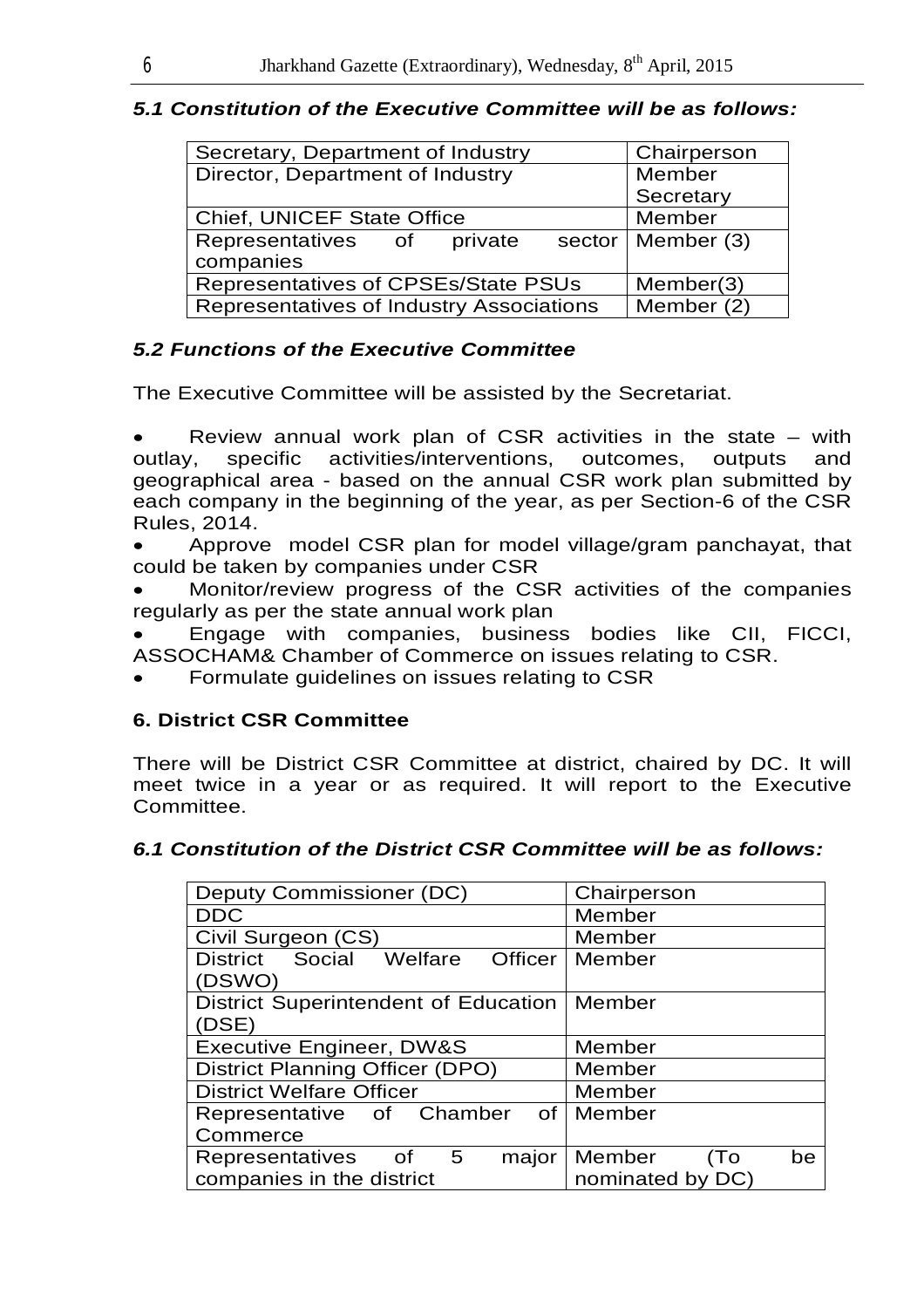The District CSR Committee may invite representatives from other companies/CPSEs/State PSUs as required.

The District CSR Committee will meet quarterly or as required.

## *6.2 Functions of the District CSR Committee*

The main functions of the District CSR Committee is to monitor CSR activities in the district. Other functions are:

 Monitor annual work plan of CSR activities in the district – with outlay, specific activities/interventions, outcomes, outputs and geographical area - based on the annual district CSR work plan.

 Review the annual CSR expenditure of Companies in the district, based on the CSR Report of the Companies.

 Advise the companies to take up suggested CSR activities as per **Annex-1**in most backward areas.

 Monitor/review progress of the CSR activities of the companies regularly during the year.

 Provide regular reports to CSR Governing Body on CSR in the district.

## **7 CSR Secretariat**

The CSR Council will have a Secretariat to support the Executive Committee. The Secretariat will be headed by the Director, Department of Industry.

## *7.1 Constitution of the CSR Secretariat will be as follows:*

| Director, Industries                         | Head |
|----------------------------------------------|------|
| Deputy Director & Head, CII Jharkhand        |      |
| Consultants/Specialists on M&E, Sectoral   5 |      |
| specialists etc                              |      |

## *7.2 Functions of CSR Secretariat*

The functions of the CSR secretariat are to:

- Provide technical support to the Executive Committee.
- Collect annual CSR Report of companies as per Section 8 of CSR Rules, compile information on CSR policies of companies as per Section 6 of the Rules and compile information on CSR Committees in Companies as per Section 5 of the CSR Rules **(Annex-4).**
- Provide technical support to companies in planning and monitoring of CSR activities.
- Map CSR activities of companies in the state and upload it in the website of the Industry department.
- Estimate the annual amount of CSR activities in Jharkhand based on the net profit and turnover of companies in Jharkhand
- Support the Industry department on all matters relating to CSR.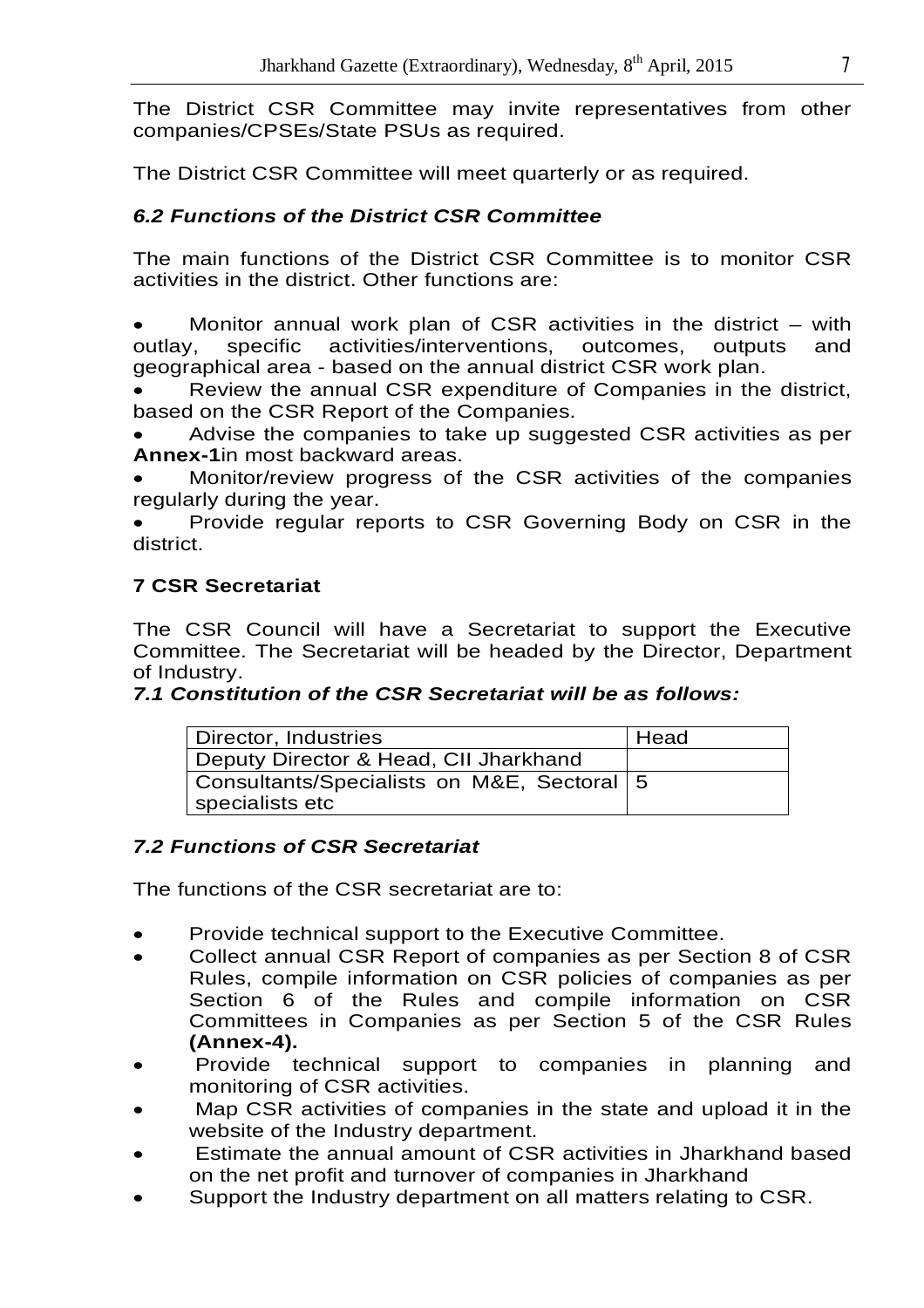| Jharkhand Gazette (Extraordinary), Wednesday, 8 <sup>th</sup> April, 2015 |
|---------------------------------------------------------------------------|
|                                                                           |

- Support Industry department to liaise with business bodies like CII, ASSOCHEM, FICCI and Chamber of Commerce on CSR.
- Liaise with the CSR hub in TISS Mumbai for CSR projects of Central Public Sector Enterprises and with the Institute of Company Affairs in Delhi for CSR projects of other companies
- Provide regular updates on new policies and programmes on CSR.
- Organize capacity building programme on Child Rights and Business Principles (CRBP) and CSR for companies in planning, monitoring and implementation of CSR in Jharkhand.
- Develop capacity building training modules on CRBP and CSR.
- Set up a knowledge management centre on CSR with all documents, policies, reports, studies and laws.
- Conduct studies/surveys related to CSR; research and documentation
- Develop a website to house CSR related resources.
- Identify best practices on CSR.
- Identify and support innovations under CSR at state and district level.

#### **8. Coverage**

The CSR Council will cover all companies - private, public & government – and all districts of the state.

#### **9. Duration**

The CSR Council will function for a period of 20 years in the first phase and will be extended further, as require

> BY ORDER OF THE GOVERNOR OF JHARKHAND .

> > Himani Pande, Secretary to the Government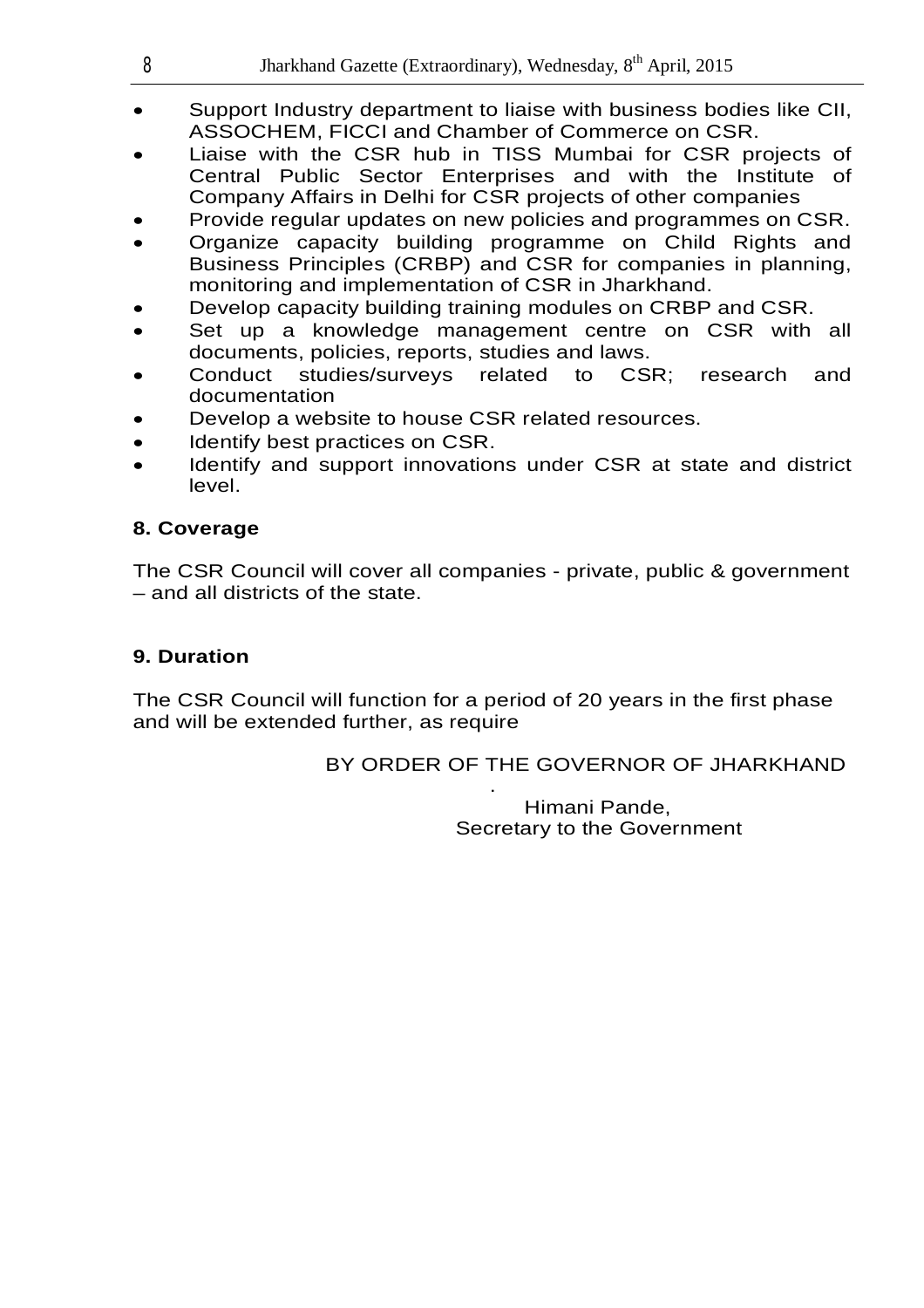#### *Annex-1* **Annex-1**

#### **Suggested CSR activities\***

#### **Activity/intervention Anganwadi centre** Construction of toilets/ prefabricated toilets per AWC-one-time cost Renovation of anganwadi centres (repairs, painting boundary wall etc.) per AWC- one –time cost Supplies to anganwadi centres (rubber mats, plastic chairs, plastic tables, black board, weighing scale, soap, nail cutter) per AWC-- one – time cost Tiling the floor of AWC with vitrified tiles (300 Sq. ft. x Rs. 100) per AWC - one –time cost Support AWCs for pre-school education per AWC with material and community volunteer per AWC per annum Therapeutic food for all SAM children in one block (Rs 3000x 300 children) per annum **Health** Renovation of health sub-centres (repairs, tiling floor, labour room, toilet, white washing etc.) + Supplies like labour table – one- time cost Solar panel and lamps at the health sub-centres per HSC- one –time cost Health check-up in hard to reach areas/PTG villages monthly (doctor, nurse, medicines and routine immunisation) to cover 20 villages with one visit per month per annum Procurement of equipment (radiant warmers, oxygen concentrator, etc) for special new-born care unit (SCNU) Insecticide treated mosquito nets for households in malaria affected/hard-to-reach one PTG village (Rs. 500 X 100 HH) - one –time cost Ensure 100% routine immunization, breastfeeding, birth registration, institutional delivery etc through a village volunteer to help of Sahiya and AWW (Rs. 3000 pm x 12 months + supervision and training cost of Rs. 14000 per annum) per annum per village Weekly Asha Radio program on health and nutrition to cover 10 lakh women in 30,000 villages in the state (including production and broadcast cost) per annum **Education** Repair/maintenance of KGBV, Welfare schools, Observation homes minor repairs, white washing, toilets in schools, playgrounds, etc- per school Supplies for KGBK/welfare schools/observation homes-beds, blankets, bed sheets, mosquito nets, furniture, utensils, library, computer lab, science lab, indoor games for recreation room, nutrition/diet, medical check-ups, etc- per school Supplies for Zilla& Welfare schools -(furniture, black boards, library, computer lab, science lab, indoor games for recreation room, nutrition/diet, medical check-ups, etc) per school Scholarships to meritorious students (10 students per school) for higher studies - per school per annum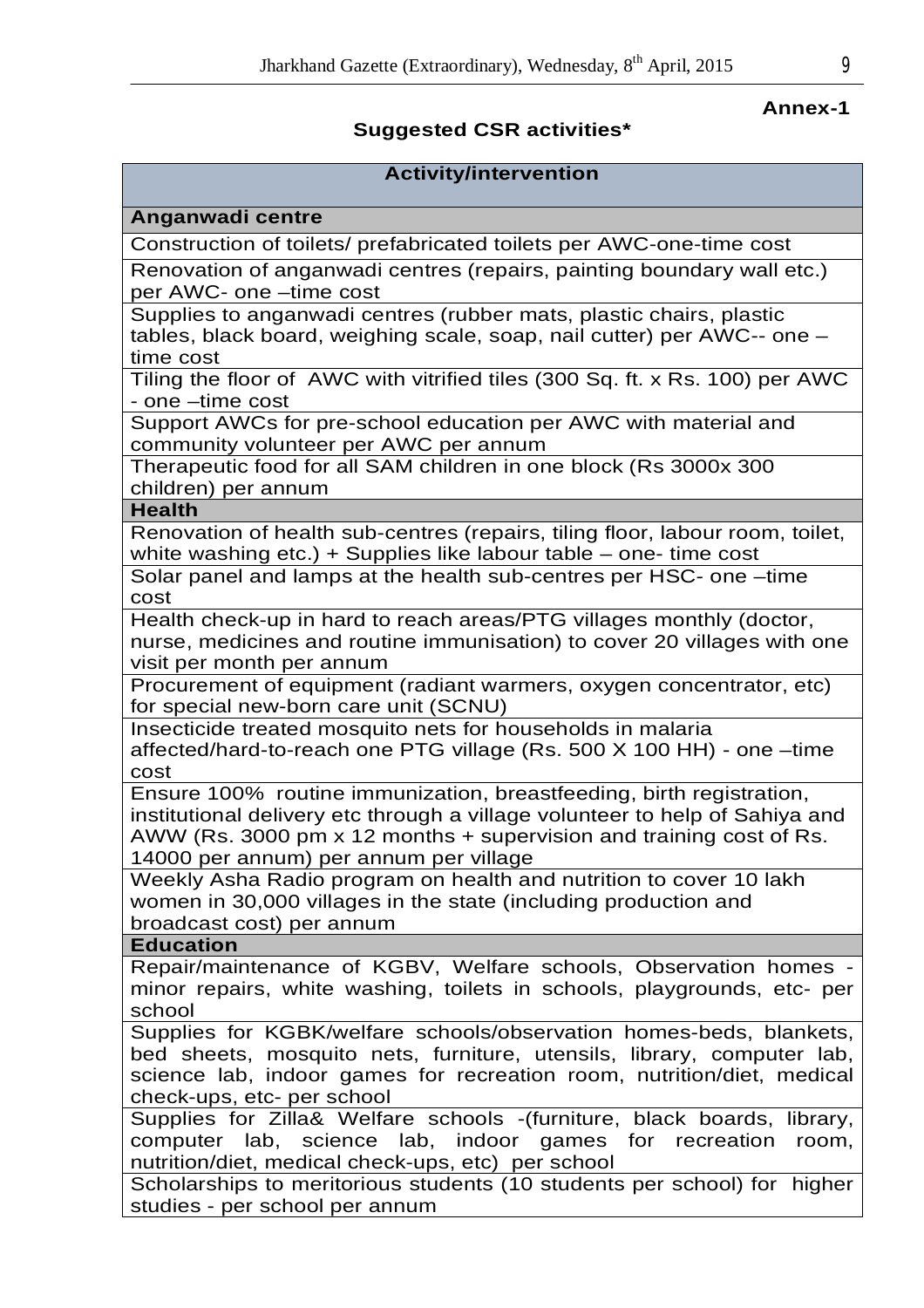#### **Government schools**

Repair, restoration and maintenance of toilets per school

Picture dictionaries for 150 schools in a block, in tribal languages, for use in class 1 and 2 (150 schools X 6 sets)

45 -day reading programme every year for 9,000 students of class 3-5 in 150 schools in a block with support of regular teachers per school, material and monitoring

Tutorial support for students in hard-to-reach and tribal areas through village volunteers per school- 10 months. per annum

Residential bridging programmes of 11 months for 100 out-of-school girls in most marginalized communities on the lines of MSK of MahilaSamakhya per annum

Meena radio for life skills development covering 15 lakh children in 13,000 upper primary schools in the state, including production cost, air time charges and radio sets for schools per annum

Centralized kitchen for Mid-day meal- in line with ISKCON in Saraikella district. One centre to cover 10,000 students in 100 schools- one –time cost

## **Drinking Water & Sanitation**

Make village open defecation free by constructing 100 household toilets, leveraging funds under NBA plus social mobilization, mason training, BCC, preparation of project report, follow up after ODF, etc, through animators . Rs 12 lakh will come from SBM. - one –time cost

Set up community pipe water scheme (well or bore well + pump house) with one water supply point in each house including and maintenance cost for 3 years per village. Rs. 20 lakh to come from NRDWP. one – time cost

Water purification plant per gram panchayat (where water is contaminated with fluoride or arsenic or there is no source for safe water with maintenance for 3 years) for a gram panchayat of 1000 HH. one – time cost

Community toilet with maintenance at key locations cost – Haat, bazars, in townships, highways -per location. Rs 5 lakh will come from SBM. one –time cost

#### **Planning and Development**

SMS monitoring system to monitor services like PDS, NREGA, School, ICDS, PHC etc. with mukhiyas in 1,000 gram panchayats in the state on the lines of SMS based monitoring of MDM in Dhanbad district) - one – time cost

Solar lamp for community meeting place, electrification by solar energy per village. one –time cost- one –time cost

Up gradation of connecting road in the village

#### **Industry & skill development**

Skill development programme for youth for 3 months on the lines of Pan IITian (Gumla, East Singhbhum & other districts) for 100 youth. Per annum

Skill development of rural artisans and linking them with Jharkhraft one time cost

#### **Art, Culture & Sports**

**28 residential & 104 day boarding schools**

Repair/maintenance of residential & day boarding schools - minor repairs, white washing, toilets in schools, playgrounds, etc- per school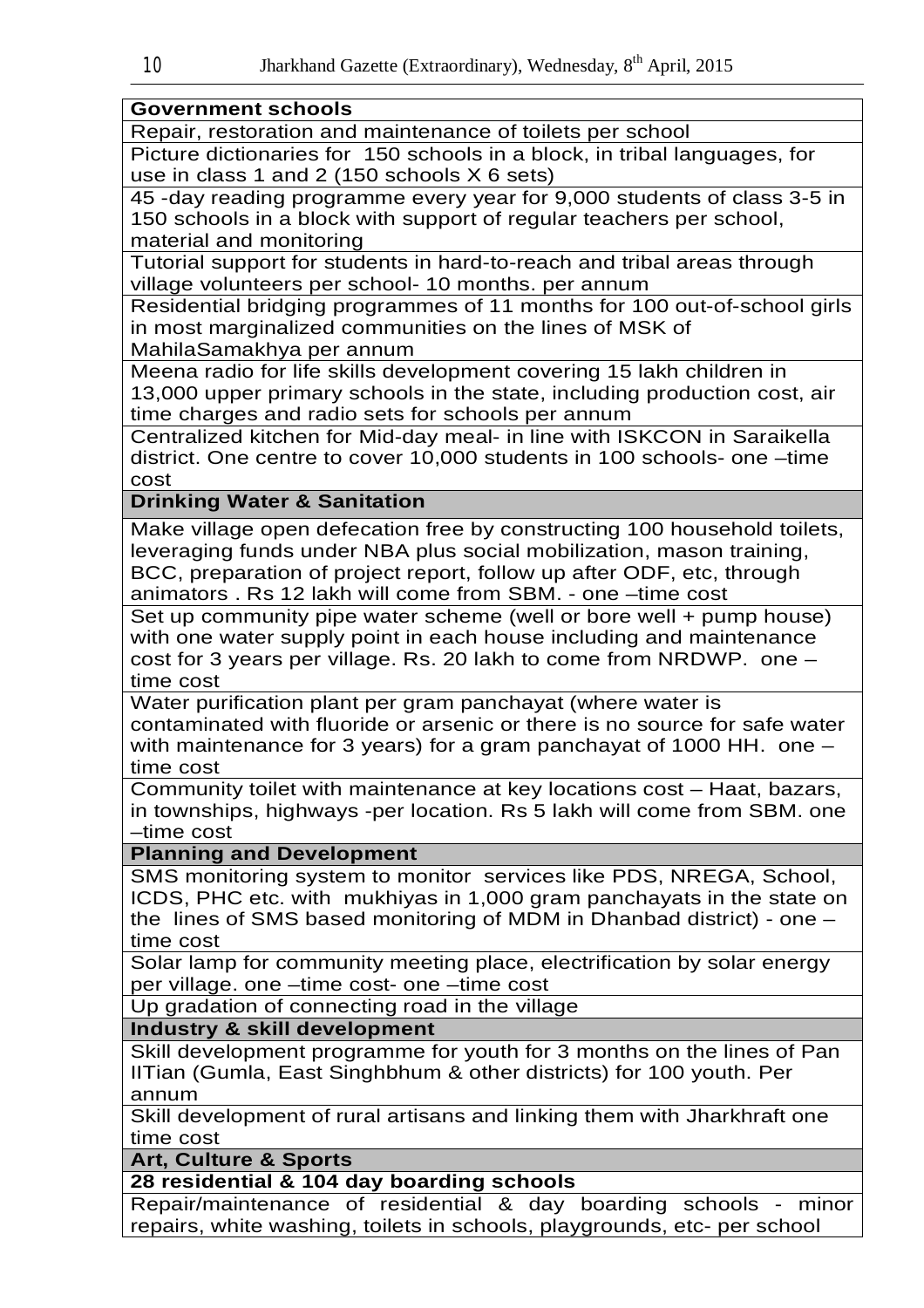Supplies for residential & day boarding schools - beds, blankets, bed sheets, mosquito nets, furniture, utensils, library, computer lab, science lab, indoor games for recreation room, nutrition/diet, fitness centre, medical check-ups, etc- per school

Sponsorships for sports persons (5 per school) for state/national level sporting events - nutrition/diet, uniform, shoes, kit, travel & stay – annually

#### **Art & Culture**

Repair, restoration, renovation and conservation of places of cultural significance – infrastructure, boundary wall, approach road, lighting, landscaping, beautification, drinking water facility, etc

**Other**

Women empowerment activities (literacy/legal education, etc) on the lines of Jagjagi kendras of Mahila Samakhya. per village Plantation of 100 trees per village and maintenance for 3 years per village per annum for 3 years

\*The above list is illustrative in nature. The Governing Council will have the authority to include additional activities as per the Section 135 of the Companies Act.

## **Annex-2**

## **Section 135 of Companies Act**

Section 135 of the Companies Act is as follows:

(*1*) Every company having net worth of Rs 500 crore or more, or turnover of Rs 1000 crore or more or a net profit of Rs 5 crore or more during any financial year shall constitute a Corporate Social Responsibility Committee of the Board consisting of three or more directors, out of which at least one director shall be an independent director.

(*2*) The Board's report under sub-section (*3*) of section 134 shall disclose the composition of the Corporate Social Responsibility Committee.

(*3*) The Corporate Social Responsibility Committee shall: (*a*) formulate and recommend to the Board, a Corporate Social Responsibility Policy which shall indicate the activities to be undertaken by the company as specified in Schedule VII; (*b*) recommend the amount of expenditure to be incurred on the activities referred to in clause (*a*); and (*c*) monitor the Corporate Social Responsibility Policy of the company from time to time.

(*4*) The Board of every company referred to in sub-section (*1*) shall: (*a*) after taking into account the recommendations made by the Corporate Social Responsibility Committee, approve the Corporate Social Responsibility Policy for the company and disclose contents of such Policy in its report and also place it on the company's website, if any, in such manner as may be prescribed; and (*b*) ensure that the activities as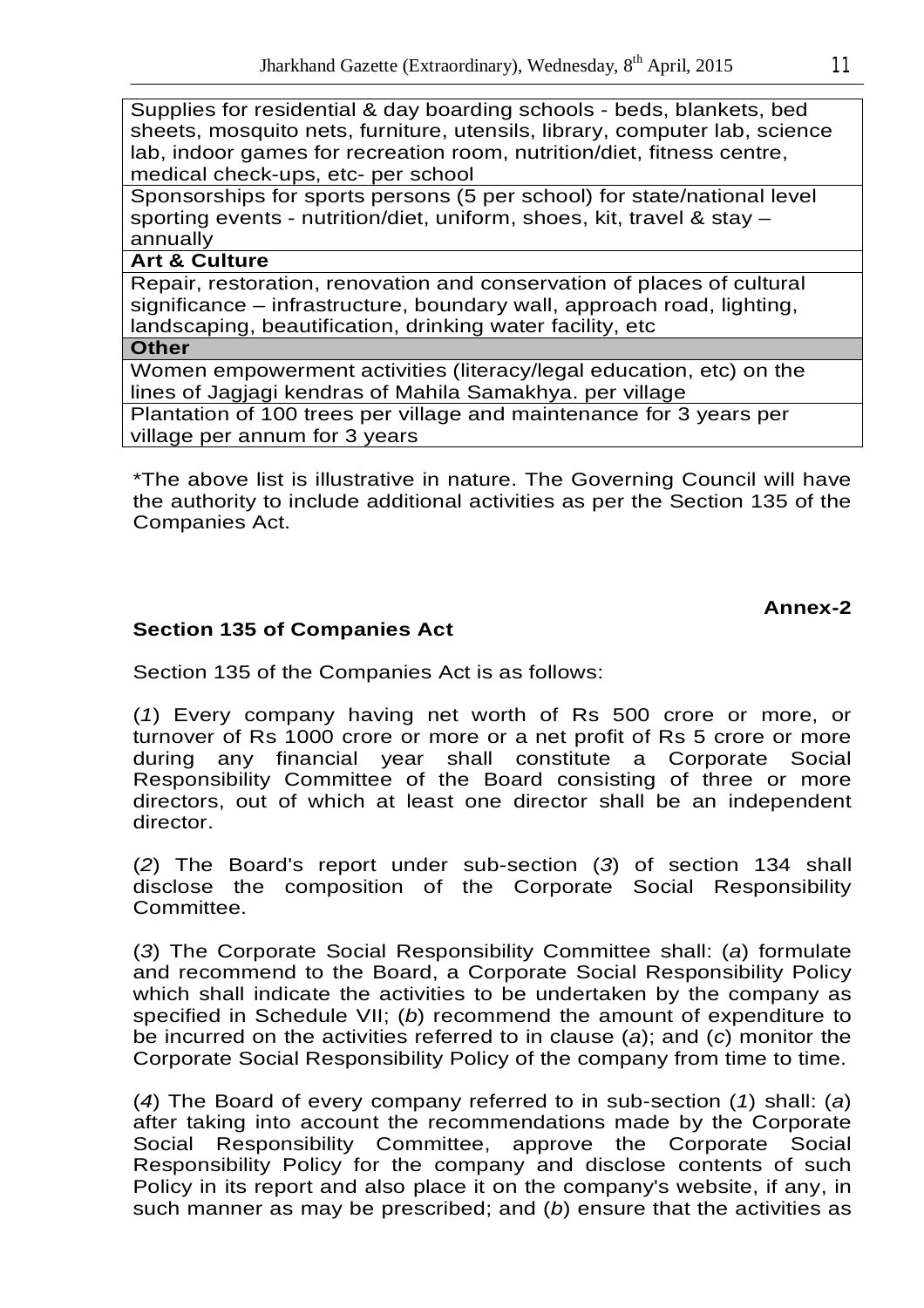are included in Corporate Social Responsibility Policy of the company are undertaken by the company.

(*5*) The Board of every company referred to in sub-section (*1*), shall ensure that the company spends, in every financial year, at least 2% of the average net profits of the company made during the three immediately preceding financial years, in pursuance of its Corporate Social Responsibility Policy:

Provided that the company shall give preference to the local area and areas around it where it operates, for spending the amount earmarked for Corporate Social Responsibility activities:

Provided further that if the company fails to spend such amount, the Board shall, in its report made under clause (*o*) of sub-section (*3*) of section 134, specify the reasons for not spending the amount.

*Explanation*.— For the purposes of this section "average net profit" shall be calculated in accordance with the provisions of section 198.

## *Annex-3* **Annex-3**

#### **Guidelines on CSR & Sustainability for CPSEs by Department of PSEs dated April 2013**

**1.5.1** Every year, each CPSE shall with the approval of its Board of Directors make a budgetary allocation for CSR and Sustainability activities / projects for the year. The budgetary allocation will be based on the profitability of the company. More specifically, it will be determined by the Profit After Tax (PAT) of the company in the previous year as shown here under:

|                                         | PAT of CPSE in the previous   Range of Budgetary allocation for CSR |
|-----------------------------------------|---------------------------------------------------------------------|
| year                                    | and Sustainability activities                                       |
|                                         | (as % of PAT in previous year)                                      |
| (i) Less than Rs. 100 Crore             | $3\% - 5\%$                                                         |
| (ii) Rs. 100 Crore to Rs. 500   2% - 3% |                                                                     |
| Crore                                   |                                                                     |
| (iii) Rs. 500 Crore and above           | $1\% - 2\%$                                                         |

For all CPSEs having PAT above Rs. 500 Crores in the previous year, the range of budgetary allocation for CSR and Sustainability activities has been raised to 1%-2%. All CPSEs shall strive to maximize their spending on CSR and Sustainability activities and move towards the higher end of their slabs of budgetary allocation.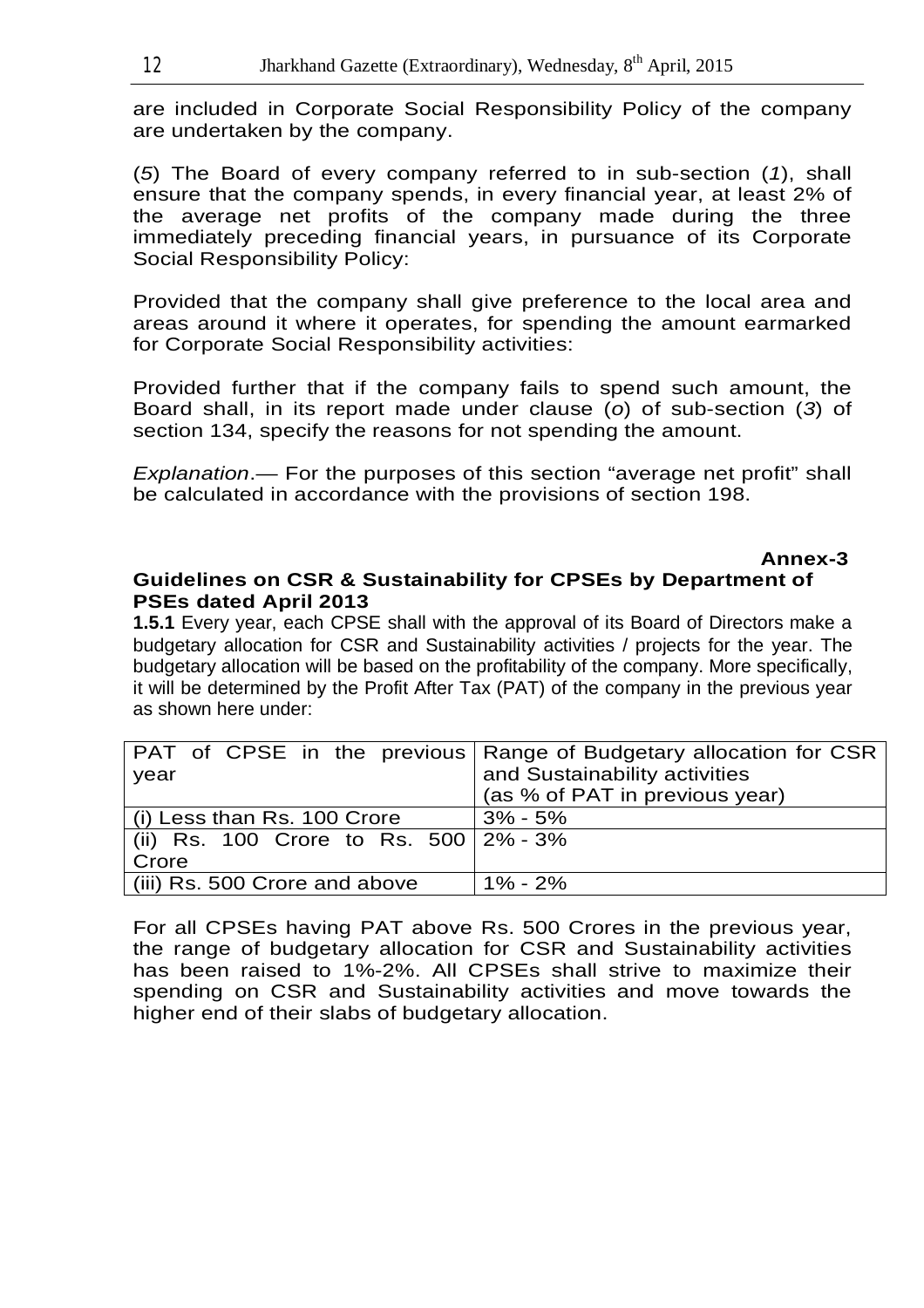**Annex-4 (CSR Rules)** [TO BE PUBLISHED IN THE GAZETTE OF INDIA, EXTRAORDINARY, PART 11, SECTION 3, SUB-SECTION (i)]

Government of India, Ministry of Corporate Affairs

**Notification** New Delhi, dated 27<sup>th</sup> February 2014

G.S.R. - (E) - In exercise of the powers conferred under section 135 and sub-sections (1) and (2) of section 469 of the Companies Act, 2613 (18 of 2013), the Central Government hereby makes the following rules, namely: -

1. **Short title and commencement**. (1) These rules may be called the Companies (Corporate Social Responsibility Policy) Rules, 2014. (2) They shall come into force on the 1st day of April, 2014.

2. **Definitions** - (1) In these rules, unless the context otherwise requires, -

(a) "Act" means the Companies Act, 2013;

(b) "Annexure" means the Annexure appended to these rules;

(c) "Corporate Social Responsibility (CSR)" means and includes but is not limited to:-

(i) Projects or programs relating to activities specified in Schedule VII to the Act; or

(ii) Projects or programs relating to activities undertaken by the board of directors of a company (Board) in pursuance of recommendations of the CSR Committee of the Board as per declared CSR Policy of the company subject to the condition that such policy will cover subjects enumerated in Schedule VII of the Act.

(d) "CSR Committee" means the Corporate Soda1 Responsibility Committee of the Board referred to in section 135 of the Act.

(e) 'CSR Policy" relates to the activities to be undertaken by the company as specified in Schedule VII to the Act and the expenditure thereon, excluding ,activities undertaken in pursuance of normal course of business of a company;

(f) "Net profit" means the net profit of a company as per its financial statement prepared in accordance With the applicable provisions if the Act, but shall not include the following namely:-

(i) any profit arising from any overseas branch or. Branches of the company, whether operated as a separate company or otherwise; and

(ii) any dividend received from other companies in India, which are covered under and complying with the provisions of section 135 of the Act:

Provided that net profit in respect of a financial year for which the relevant financial -statements were prepared & accordance with the provisions of the Companies Act, 1956 (1 of 1956) shall not be required to be re-calculated in accordance with the provisions of the Act:

Provided further that in case of a foreign company covered under these rules, net profit means the net profit of such company as per profit and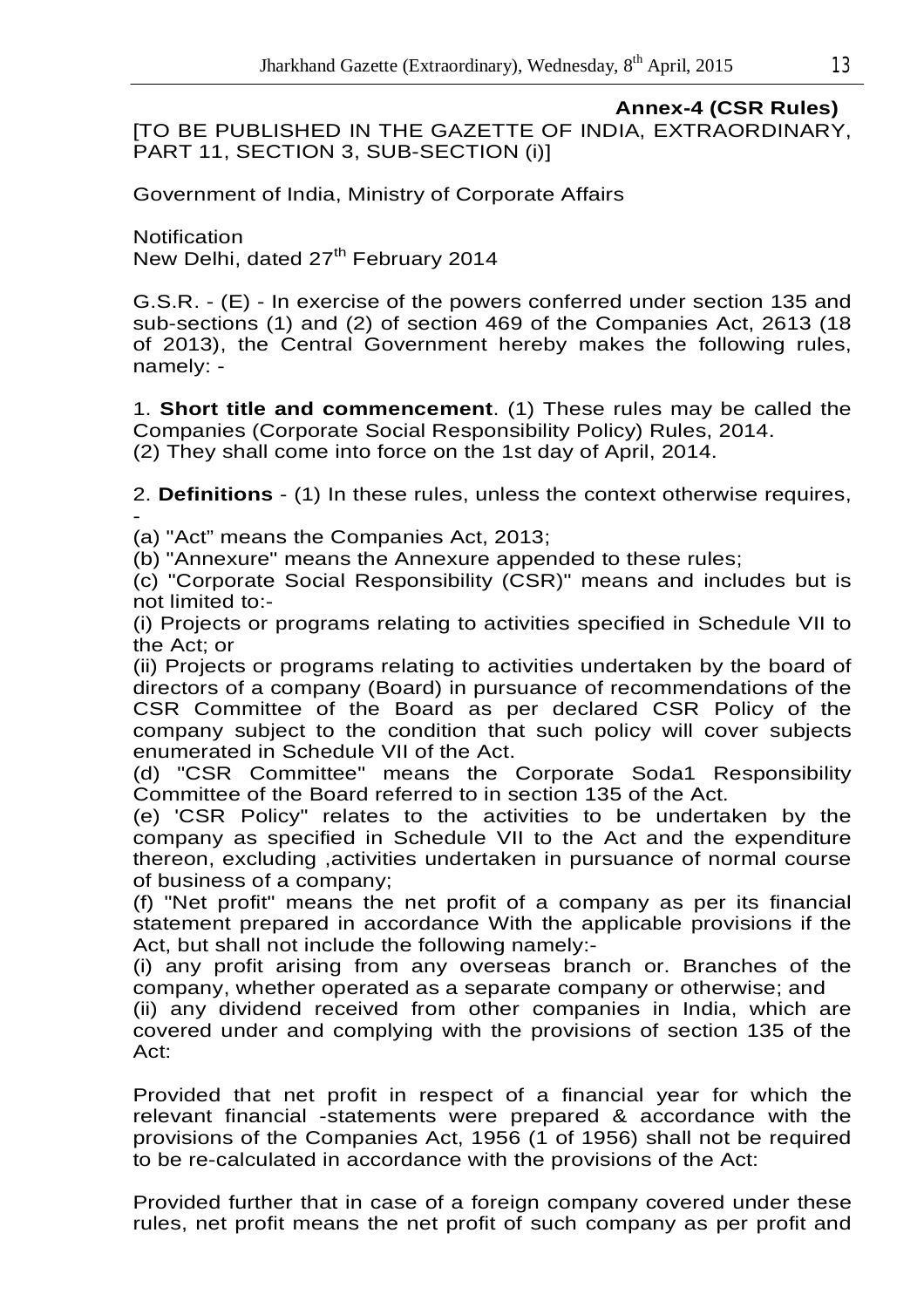loss account prepared in terms of clause (a) of sub-section (1) of section 381 read with section 198 of the Act.

(2) Words and expressions used and not defined in these rules but defined in the Act shall have the same meanings respectively assigned to them in the Act.

## **3. Corporate Social Responsibility**.

(1) Every company including its holding or subsidiary, and a foreign company defined under clause (42) of section 2 of the Act having its branch office or project office in India, which fulfills the criteria specified in sub-section (I) of section 135 of the Act shall comply with the provisions of section 135 of the Act and these rules:

Provided that net worth, turnover or net profit of a foreign company of the Act shall be computed in accordance with the balance sheet and profit and loss account of such company prepared in accordance with the provisions of clause (a) of sub-section (1) of section 381 and section 198.of the act.

(2) Every company which ceases to be a company covered under subsection (1) of section 135 of the Act for three consecutive financial years shall not be required to –

(a) constitute a CSR Committee; and

(b) comply with the provisions contained in sub-section (2) to (5) of the said section, till such time it meets the criteria specified in sub-section (1) of section 135.

## **4. CSR Activities.-**

(1) The CSR activities shall be undertaken by the company, as per its stated CSR Policy, as projects or programs or activities (either new or ongoing), excluding activities undertaken in pursuance of its normal course of business.

(2) The Board of a company may decide to undertake its CSR activities approved by the CSR Committee, through a registered trust or a registered society or a company established by the company or its holding or subsidiary or associate company under section 8 of the Act or otherwise:

Provided that-

(i ) if such trust, society or company is not established by the company or its holding or subsidiary or associate company, it shall have an established track record of three years in undertaking similar programs or projects;

(ii) the company has specified the project or programs to be undertaken through these entities, the modalities of utilization of funds on such projects and programs and the monitoring and reporting mechanism.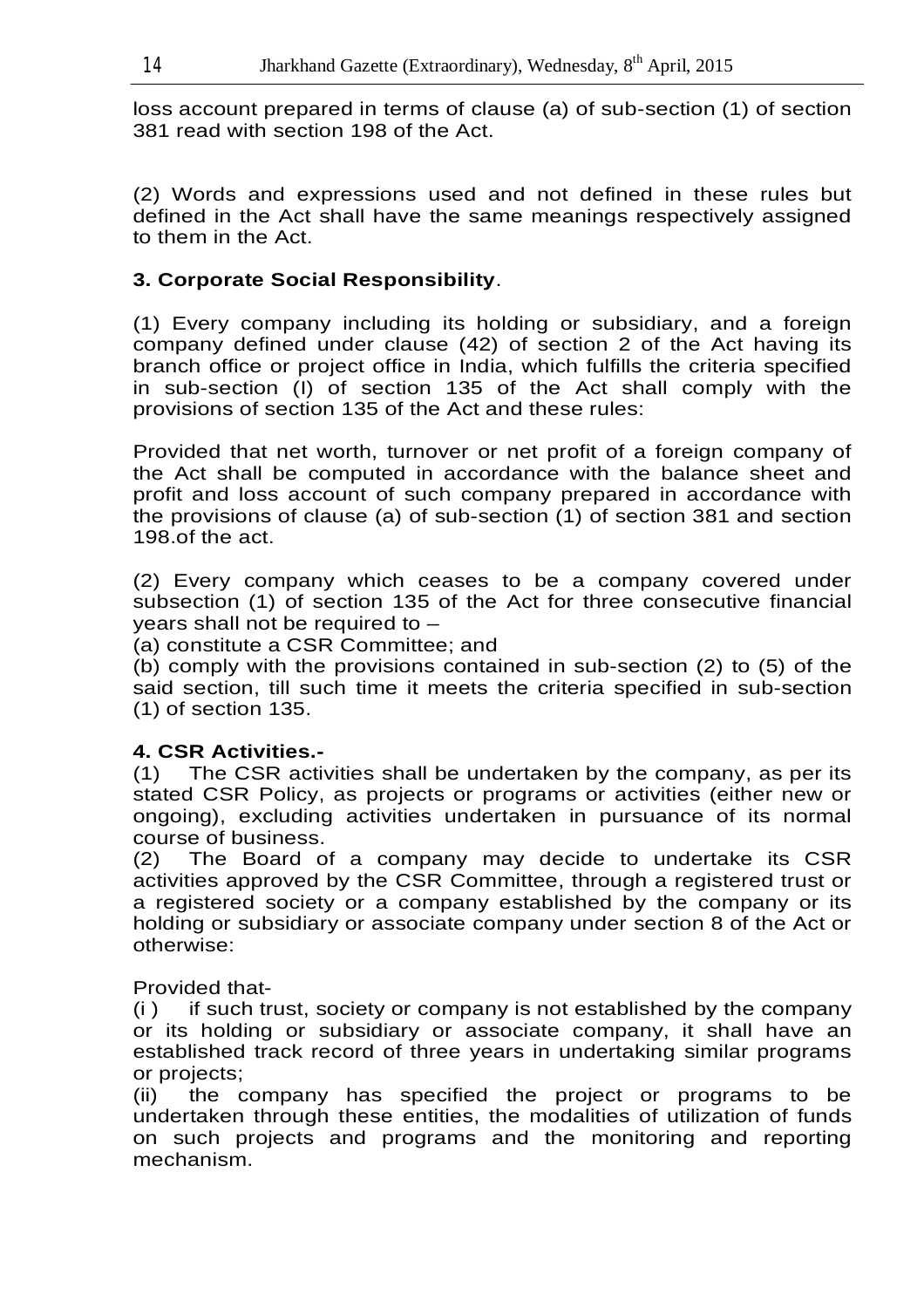(3) A company may also collaborate with other companies for undertaking projects or programs or CSR activities in such a manner that the CSR Committees of respective companies are in a position to report separately on such projects or programs in accordance with these rules.

(4) Subject to provisions of sub-section (5) of section 135 of the Act, the CSR projects or programs or activities undertaken in India only shall amount to CSR Expenditure.

(5) The CSR projects or programs or activities that benefit only the employees of the company and their families shall not be considered as CSR activities in accordance with section 135 of the Act.

(6) Companies may build CSR capacities of their own personnel as well as those of their Implementing agencies through Institutions with established track records of at least three financial years but such expenditure shall not exceed five percent of total CSR expenditure of the company in one financial year.

(7) Contribution of any amount directly or indirectly to any political party under section 182 of the Act, shall not be considered as CSR activity.

## **5. CSR Committees.-**

(1) The companies mentioned in the rule 3 shall constitute CSR Committee as under.-

(i) an unlisted public company or a private company covered under subsection (1) of section 135 which is not required to appoint an independent director pursuant to sub-section (4) of section 149 of the Act, shall have its CSR Committee without such director ;

(ii) a private company having only two directors on its Board shall constitute its CSR Committee with two such directors;

(iii) with respect to a foreign company covered under these rules, the CSR Committee shall comprise of at least two persons of which one person shall be as specified under clause (d) of sub-section (1) of section 380 of the Act and another person shall be nominated by the foreign company.

(2) The CSR Committee shall institute a transparent monitoring mechanism for implementation of the CSR projects or programs or activities undertaken by the company.

## **6. CSR Policy.-**

(1) The CSR Policy of the company shall, inter-alia, include the following, namely:-

(a) a list of CSR projects or programs which a company plans to undertake falling within the purview of the Schedule VII of the Act, specifying modalities of execution of such project or programs and implementation schedules for the same; and

(b) monitoring process of such projects or programs: